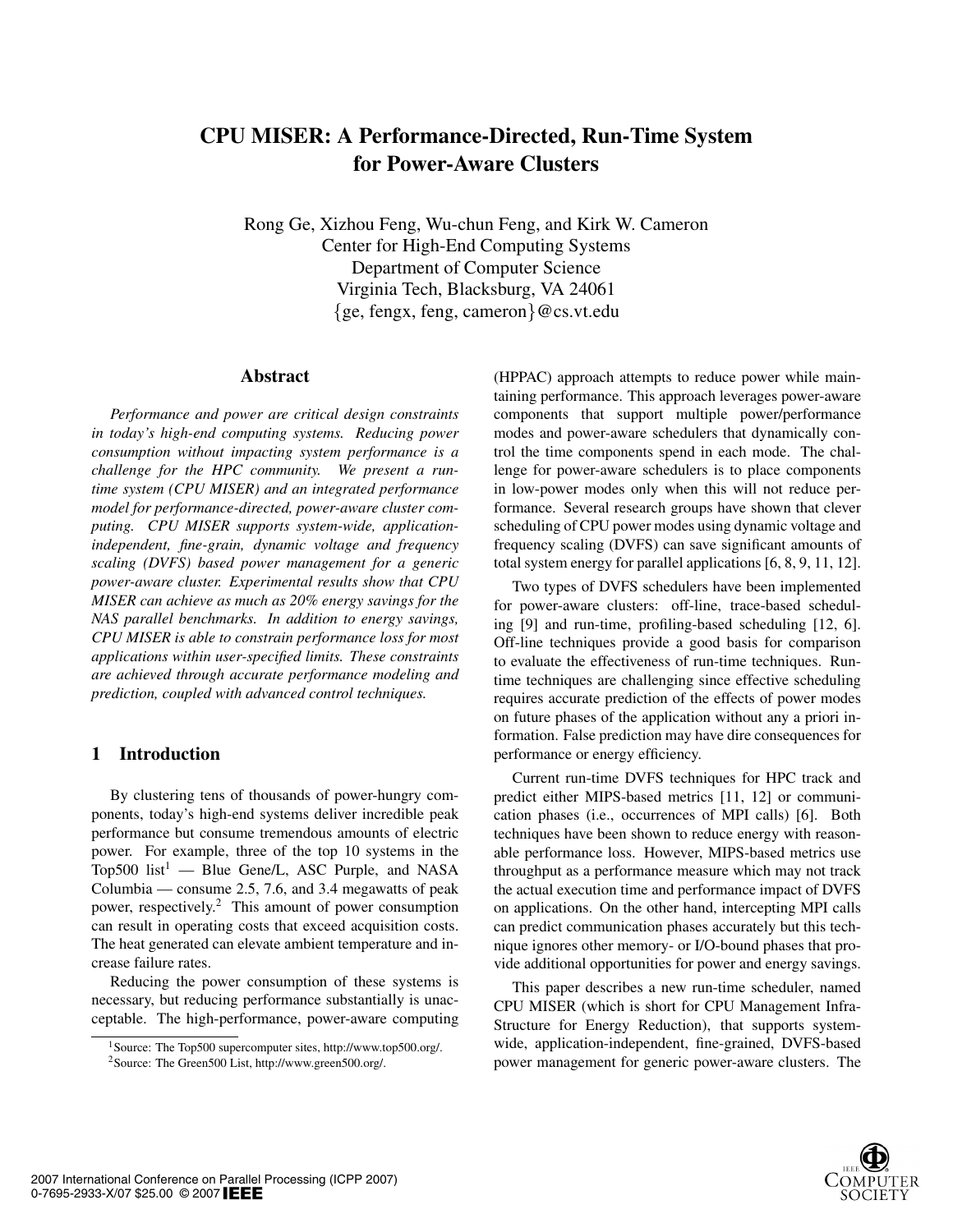contributions of CPU MISER include:

- System-level management of power consumption and performance. CPU MISER can optimize for performance and power on multi-core, multi-processor systems.
- Exploitation of several types of inefficient phases including memory accesses, I/O accesses, and system idle under power and performance constraints.
- Completely automated run-time DVFS scheduling. No user intervention required.
- Integrated, accurate DVFS performance-prediction model that allows users to specify acceptable performance loss for an application relative to application peak performance.

This paper is organized as follows. §2 discusses related work on DVFS-based, power-aware computing. In §3, we present the theoretical foundations of CPU MISER, including the underlying performance model, workload prediction, and performance control. §4 describes the system implementation of CPU MISER. Experimental results on a power-aware cluster are presented and analyzed in §5. Finally, we summarize our findings and conclusions for CPU MISER in §6.

# 2 Related Work

DVFS work originated in the embedded and real-time systems community [4, 5]. Later work applied similar techniques to the data center as power became a critical issue for large commercial server farms [1, 3, 10, 18]. Poweraware high-performance computing attempted to develop new techniques that save power and energy without impacting performance in parallel, non-interactive scientific applications.

Initially, off-line, trace-based techniques were proposed [2, 9, 13]. The basic off-line approach involves (1) source code instrumentation for performance profiling, (2) execution with profiling, (3) determination of appropriate processor frequencies for each phase, and (4) source code instrumentation for DVFS scheduling. Ge et al. [2, 9] use PMPI to profile MPI communications. Hsu et al. [13] use compiler instrumentation to profile and insert DVFS scheduling functions for sequential codes. Freeh et al. [6] use PMPI to time MPI calls and then insert DVFS scheduling calls based on duration. Off-line approaches typically require manual intervention to determine the target frequency for inefficient phases.

Run-time DVFS scheduling techniques are automated and transparent to end users. Hsu and Feng [12] proposed the  $\beta$ -adaption algorithm to automatically adapt the voltage and frequency for energy savings at run-time. Lim et al.

[14] implemented a run-time scheduler that intercepts the MPI calls to identify communication-bound phases in MPI programs. Wu et al. [17] made use of a dynamic compiler to monitor the memory-bound regions in sequential codes for power reduction. In addition, CPUSPEED  $3$  provides an interval-based DVFS scheduler for Linux distributions. CPUSPEED adjusts CPU power/performance modes based on the CPU utilization during the past interval.

The closest work to ours are CPUSPEED and the work by Hsu and Feng [12]. Each of these techniques exploit all possible CPU slackness including MPI communication and memory access delays. Hsu et al. and CPUSPEED assume slack opportunities correlate directly to MIPS and CPU utilization, respectively. Our work differs from these other approaches in the following ways. First, we aruge that our work is based on an accurate performance model that quantifies the effects of power/performance modes on workload execution at finer granularity. Second, our work explicitly controls the performance by improving workload prediction and reducing performance loss due to false prediction.

The performance model that we used in this paper is inspired by previous work [4, 17, 7] that decomposes the workload into on-chip and off-chip *memory* accesses and makes DVFS decisions based on the ratio of off-chip memory accesses to on-chip memory accesses. However, these models are not directly applicable to workloads with *communication*, *I/O*, or *system-idle* phases. On the contrary, our model integrates the effects of communication and I/O phases on performance and makes DVFS decisions based on the index of CPU intensiveness, thereby including such phases as opportunities for power savings.

# 3 The Methodology

For a DVFS-based, power-aware cluster, we assume each of its compute nodes has N power/performance modes or processor frequencies available:  $\{f_1, f_2, \ldots, f_N\}$  satisfying  $f_1 < f_2 < \ldots < f_N = f_{\text{max}}$ . Without loss of generality, we assume that the corresponding voltage  $V_i$  for  $1 \leq i \leq n$  changes with  $f_i$ .

By changing the CPU from the highest frequency  $f_{\text{max}}$ to a lower frequency  $f$ , we can dramatically reduce the CPU's power consumption. However, if the workload is CPU-bound, reducing CPU frequency may also significantly reduce performance as well.

Considering a generic application, we can represent its entire workload as a sequence of M execution phases over time, i.e.,  $(w_1, t_1)$ ,  $(w_2, t_2)$ , ...,  $(w_M, t_M)$ , where  $w_i$  is the workload in the  $i^{th}$  phase and  $t_i$  is the time duration to compute  $w_i$  at the highest frequency  $f_{\text{max}}$ . As different workload characteristics require different

<sup>3</sup>http://carlthompson.net/software/cpuspeed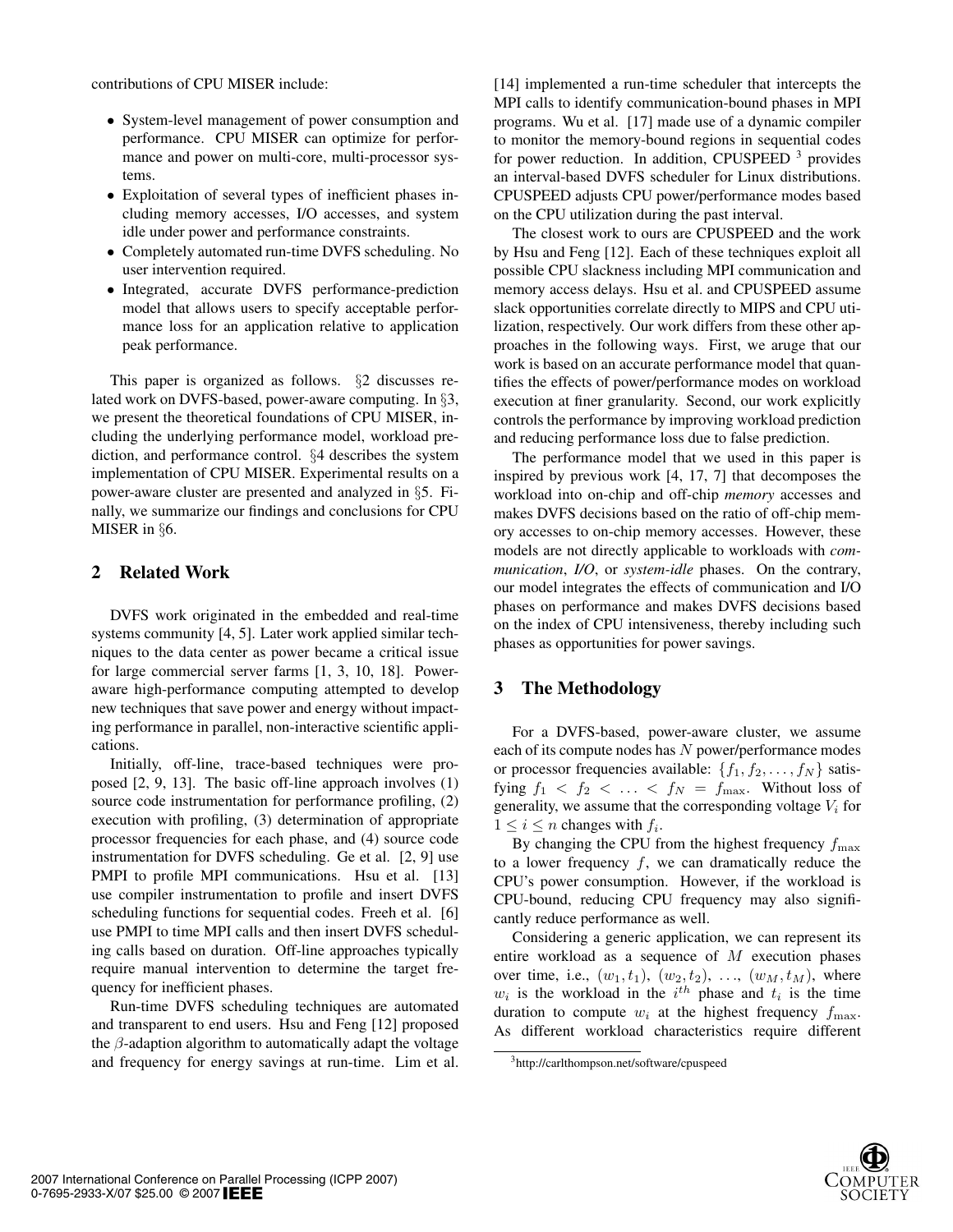power/performance modes for optimal power-performance efficiency, the goal of a system-wide DVFS scheduler is to identify each execution phase, quantify its workload characteristics, and then switch the system to the most appropriate power/performance mode.

To derive a generic methodology for designing an automatic, performance-directed, system-wide DVFS scheduler, we formulate the  $\delta$ -constrained DVFS scheduling problem as follows: *Given a power-aware system and a workload* W*, schedule a sequence of CPU frequencies over time that is guaranteed to finish executing the workload within a time duration*  $(1 + \delta^*) \cdot T$  *and minimizes the total energy consumption, where* δ<sup>∗</sup> *is a user-specified, performance-loss constraint (such as 5%) and* T *is the execution time when the system is continuously running at its highest frequency* fmax*.*

Co-scheduling power and performance is a complicated problem. However, empirical observations show that CPU power decreases drastically as the CPU frequency decreases while the performance decreases at a much slower rate. This implies that as long as the performance loss is relative small, the lower frequency, the lower the energy consumption. Hence, heuristically, if we schedule a minimum frequency for every execution phase that satisfies the performance constraint, the end result is an approximate solution for the  $\delta$ -constrained DVFS scheduling problem.

However, because it is difficult to detect the phases boundaries at run-time, we approximate each execution phase with a series of time intervals and then schedule the power/performance modes based on the workload characteristics during each time interval. Therefore, we decompose the task of designing a performance-directed, systemwide DVFS scheduler into four subtasks: (1) instrumenting/characterizing the workload during each time interval; (2) estimating the time needed to compute a given workload at a specific frequency; (3) predicting the workload in the next time interval; and (4) scheduling an appropriate frequency for the next interval to minimize both energy consumption and performance loss.

To solve these subtasks, we first describe a performance model that captures the correlations between workload, frequency, and performance loss due to frequency scaling. Then, we describe techniques for workload prediction and performance control.

#### **3.1 Performance Model**

At the system level, any time duration  $t$  can conceptually be broken into two parts:  $t_w$ , the time the system is executing the workload  $w$ , and  $t_0$ , the time the system is idle. Thus we have,

$$
t = t_w + t_0. \tag{1}
$$

Further, as described by Choi et al. [4, 7], we can dissect  $t_w$  into two parts:  $t_w(f_{\text{on}})$ , the CPU frequency-dependent part, and  $t_w(f_{\text{off}})$ , the CPU frequency-independent part. In short, we express  $t_w$  as

$$
t_w = t_w(f_{\text{on}}) + t_w(f_{\text{off}}). \tag{2}
$$

Here,  $f_{\text{on}}$  and  $f_{\text{off}}$  refer to the on-chip and the off-chip instruction-execution frequencies, respectively.

In Equation (2),  $t_w(f_{on})$  can be estimated by  $t_w(f_{on}) =$  $w_{\text{on}} \cdot \frac{CPI_{\text{on}}}{f}$ , where  $w_{\text{on}}$  is the number of on-chip memory (including register and on-chip cache) accesses, and  $CPI_{on}$ is the average cycles per on-chip access [4, 7].  $t_w(f_{\text{off}})$ can be further decomposed into main-memory access time  $t_{mem}$  and I/O access time  $t_{IO}$ . We approximate the mainmemory access time as  $t_{mem} = w_{mem} \cdot \tau_{mem}$ , where  $w_{mem}$ is the number of main-memory accesses and  $\tau_{\text{mem}}$  is the average memory-access latency. Thus, we can quantify the correlations between t, w, and  $f_{\text{max}}$  as

$$
t = w_{\rm on} \cdot \frac{CPI_{\rm on}}{f_{\rm max}} + w_{\rm mem} \cdot t_{\rm mem} + t_{\rm IO} + t_0 \qquad (3)
$$

Since on-chip access is often overlapped with off-chip access on modern computer architectures [17], we introduce an overlapping factor  $\alpha$  (such that  $0 \leq \alpha \leq 1$ ) into Equation (3), i.e.,

$$
t = \alpha \cdot w_{\rm on} \cdot \frac{CPI_{\rm on}}{f_{\rm max}} + w_{\rm mem} \cdot t_{\rm mem} + t_{\rm IO} + t_0.
$$
 (4)

When the system is running at a lower frequency  $f$ , the time duration to finish the same workload  $w$  becomes:

$$
t' = \alpha \cdot w_{\text{on}} \cdot \frac{CPI_{\text{on}}}{f} + w_{\text{mem}} \cdot t_{\text{mem}} + t_{\text{IO}} + t_0. \tag{5}
$$

Assuming  $f_{\text{max}} \ge f$ , normally  $t \le t'$  and a performance loss may occur. To quantify the performance loss, we use the normalized performance loss  $\delta$ , which is defined as:

$$
\delta(f) = \frac{t'-t}{t}.\tag{6}
$$

and substitute  $t$  and  $t'$  from Equations (4) and (5), respectively, into Equation (6) to obtain

$$
\delta(f) = (\alpha \cdot w_{\rm on} \cdot \frac{CPI_{\rm on}}{f_{\rm max}}) \cdot \frac{1}{t} \cdot \frac{f_{\rm max} - f}{f} \tag{7}
$$

Equation (7) indicates that performance loss is determined by both processor frequency and workload characteristics. Within the context of DVFS scheduling, we summarize the workload characteristics using  $\kappa$ , which is defined as

$$
\kappa = (\alpha \cdot w_{\rm on} \cdot \frac{CPI_{\rm on}}{f_{\rm max}}) \cdot \frac{1}{t}
$$
 (8)

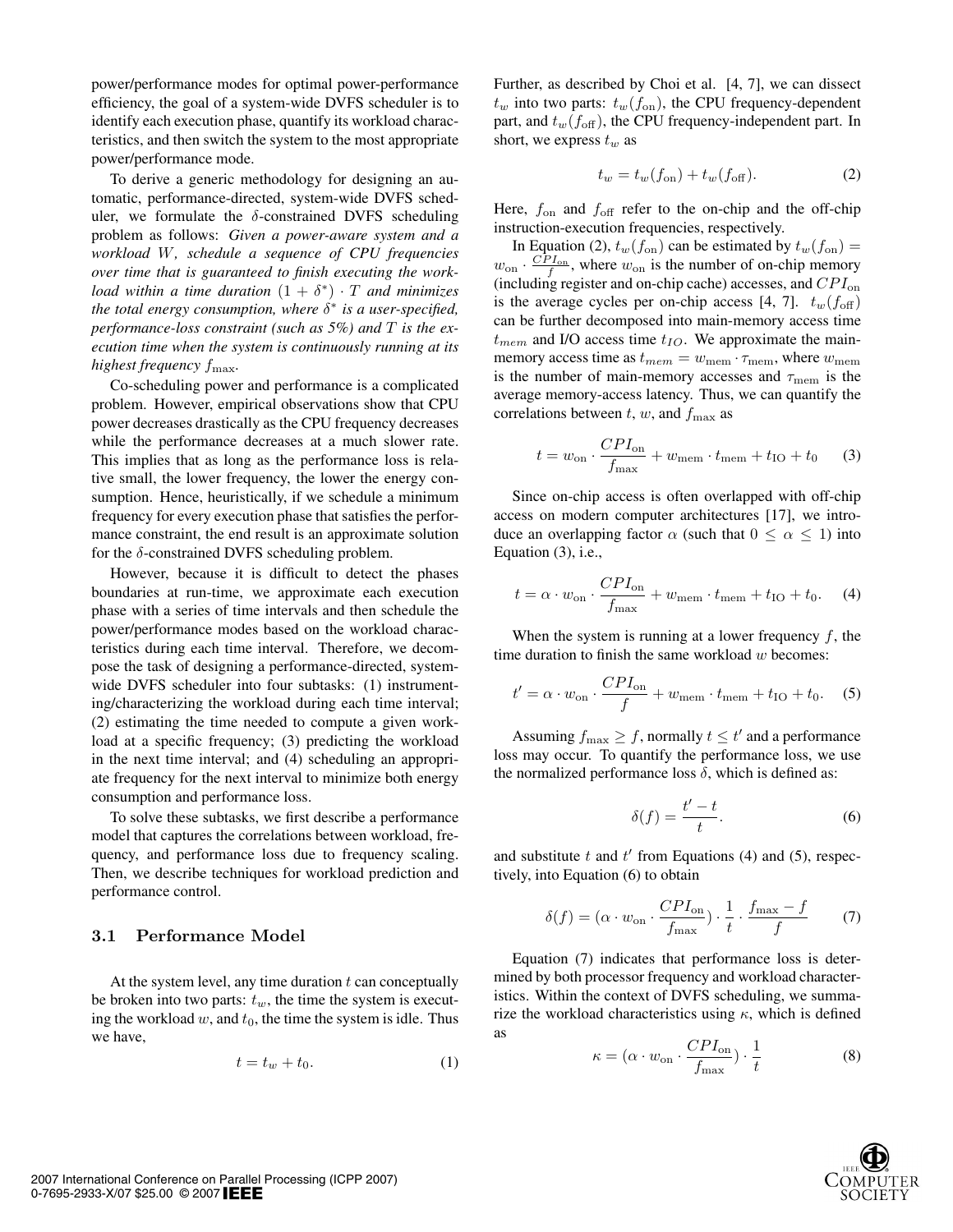We interpret  $\kappa$  as an index of CPU intensiveness. When  $\kappa = 1$ , the workload is CPU bounded, and when  $\kappa \approx 0$ , the system is either idle, memory-bound, or I/O-bound.

Given a user specified performance loss bound  $\delta^*$ , we identify the optimal frequency as the lowest frequency  $f^*$ that satisfies

$$
f^* \ge \frac{\kappa}{\kappa + \delta^*} \cdot f_{max}.\tag{9}
$$

#### **3.2 Workload Prediction**

In Equation (8) and (9), we assume the workload is given when calculating the workload characteristic index and the optimal frequency. Unfortunately, we normally do *not* know the next workload at run-time. Thus, we must predict the workload with only past information.

In this paper, we use history-based workload prediction. During each interval, we collect a set of performance events and summarize them with a single metric  $\kappa$ . Then we predict the  $\kappa$  value for the future workload using the history values of  $\kappa$ .

Various prediction algorithms can be used. The simplest but most commonly used technique is the PAST [16] algorithm:

$$
\kappa'_{i+1} = \kappa_i,\tag{10}
$$

Here  $\kappa'_{i+1}$  is the predicted workload at the  $(i + 1)^{th}$  interval and  $\kappa_i$  is the measured workload at the  $i^{th}$  interval. The PAST algorithm works well for slowly varying workloads but incurs large performance and energy penalties for volatile workloads. To better handle volatility, two kinds of enhancements have been suggested for the PAST algorithm. The first enhancement is to use the average of the history values across more intervals [15]. The second enhancement is to regress the workload either over time [4] or over the frequencies [12]. A more complicated prediction algorithm is the PID controller, which addresses prediction error responsiveness, prediction overshooting, and workload oscillation by carefully tuning its control parameters.

In this paper, we consider an alternative algorithm called RELAX which predicts the workload using both history values and run-time profiling. The RELAX algorithm can be expressed as:

$$
\kappa'_{i+1} = (1 - \lambda) \cdot \kappa'_i + \lambda \cdot \kappa_i \tag{11}
$$

where  $\kappa'_i$  is the predicted workload at the  $i^{th}$  interval, and  $\lambda$ is a relaxation factor that controls how much the prediction will depend on the current measurement  $\kappa_i$ .

#### **3.3 Performance Loss Control**

Two major factors for performance loss include the DVFS scheduling overhead and the misprediction of workload characteristics. Given the stochastic nature of the



**Figure 1. The implementation of CPU MISER**

workload, misprediction is inevitable. Consequently, dramatic performance loss occurs. For example, given a system whose highest frequency is  $f_{\text{max}} = 2.6GHz$  and lowest frequency is  $f_{\text{min}} = 1.0 \text{GHz}$ , consider a case where the predicted workload is  $\kappa = 0$  and the actual workload is  $\kappa = 1.0$ , the actual performance loss during the  $i^{th}$  interval would be as high as 160%.

We address this problem by adapting the sampling interval and decreasing the weight of the intervals with possible large performance loss. Specifically, we decrease the sampling interval when the processor switches to a lower frequency and increase the sampling interval when the processor runs at a higher frequency. Specifically, we set the the sampling interval  $T'_{s}(f)$  at frequency f as:

$$
T_s'(f) = max\{\frac{\delta(f)}{\delta^*}T_s, T_{s0}\}\tag{12}
$$

Here  $T_s$  is the standard sampling interval at  $f_{\text{max}}$ ;  $\delta^*$  is the user-specified, performance-loss constraint;  $\delta(f)$  is the potential performance loss at frequency f; and  $T_{\rm s0}$  is an upper bound due to practical considerations.

#### 4 System Design

Figure 1 shows the implementation of CPU MISER, a system-wide, run-time DVFS scheduler for multicore or SMP based power aware clusters. CPU MISER consists of three components: performance monitor, workload predictor, and DVFS scheduler.

The performance monitor periodically collects performance events using hardware counters provided by modern processors during each interval. The current version of CPU MISER monitors four performance events: retired instructions, L1 data cache accesses, L2 data cache accesses, and memory data accesses.<sup>4</sup> The first three events capture



<sup>4</sup>We chose these performance events for AMD Athlon and Opteron pro-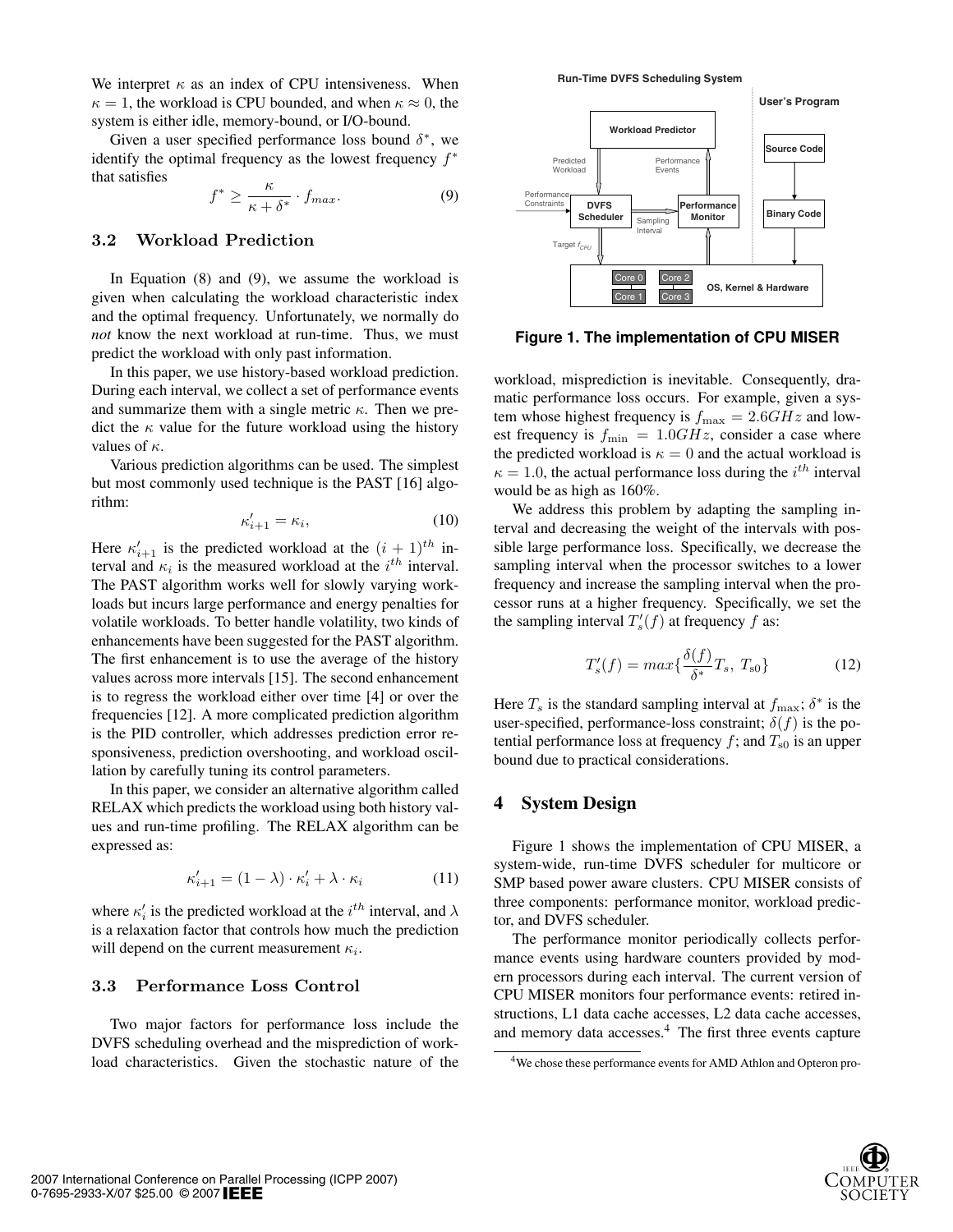the on-chip workload  $w_{on}$ , and the last event describes the off-chip memory access  $w_{\text{mem}}$ . Performance monitors are also used to approximate  $t_{\text{IO}}$  and  $t_0$  from the statistics data provided by the Linux pseudo-file /proc/stat.

The workload predictor first calculates  $\kappa$  using the performance data collected by performance monitors and then predicts  $\kappa$  with a workload prediction algorithm. In CPU MISER, the memory-access latency,  $\tau_{\text{mem}}$ , is estimated using the *lat mem rd* tool provided in the the LMbench microbenchmark. As it is nontrivial to estimate  $\alpha$  and  $CPI_{on}$ separately at run-time, we approximate their product from Equation (5) and then use this product and Equation (8) to compute  $\kappa$ . Though CPU MISER supports several workload prediction algorithms, it uses the RELAX algorithm by default. For the RELAX algorithm, CPU MISER sets the relaxation factor to an empirical value of  $\lambda = 0.5$ . This is semantically equivalent to the proportional mode of a PID controller with a proportional gain  $K_{\rm P} = 0.5$ , i.e.,

$$
\kappa'_{i+1} = \kappa'_{i} + 0.5 \cdot (\kappa_i - \kappa'_{i}) \tag{13}
$$

The DVFS scheduler determines the target frequency for each processor based on the predicted workload  $\kappa'$  and modifies processor frequency using the CPUFreq interface.<sup>5</sup> Since the processor only supports a finite set of frequencies, we empirically normalize the calculated frequency as follows:

 $\forall f^* \in [f_1, f_2]$  where  $f_1$  and  $f_2$  is a pair of adjacent available CPU frequencies, we set  $f^* = f_2$  if  $f^* \in [f_1 +$  $\frac{f_2-f_1}{3}$ ,  $f_2$ , and  $f^* = f_1$  if  $f^* \in [f_1, f_1 + \frac{f_2-f_1}{3})$ .

Current multicore processors are only capable of setting the same frequency for all cores. Thus, the DVFS scheduler chooses the highest calculated frequency among all cores for the targeted processor frequency.

One additional function of the DVFS scheduler is to adapt the sample frequency based on the current frequency as described in Section 3. In our current implementation, we use two sampling intervals: when the processor is using its lowest frequency, we empirically set the sampling interval to 50ms; otherwise we set the sampling interval as 250ms. We plan to study the effects of varying sampling frequency in future work.

#### 5 Results and Discussions

#### **5.1 Experimental Methodology**

We evaluate CPU MISER on a 9-node power-aware cluster named ICE. Each ICE compute node has two dual-core

#### **Table 1. Power/performance modes available on a dual core dual processor cluster ICE**

| Frequency (MHz) |      | Voltage (V) |  |  |
|-----------------|------|-------------|--|--|
|                 | 1000 | 1.10        |  |  |
|                 | 1800 | 1.15        |  |  |
|                 | 2000 | 1.15        |  |  |
|                 | 2200 | 1.20        |  |  |
|                 | 2400 | 1.25        |  |  |
|                 | 2600 | 1.30        |  |  |

AMD Opteron 2218 processors and 4GB main memory. Each core includes one 128KB split instruction and data L1 cache as well as one 1MB L2 cache. Each processor supports 6 power/performance modes as shown in Table 1. The nodes are interconnected with Gigabit Ethernet. We run SUSE Linux (kernel version 2.6.18) on each node. We use CPUFreq for the DVFS control interface and PERFCTR for the hardware-counter access interface.

The programs we evaluate include the NAS Parallel Benchmark suite. We use MPI (Message Passing Interface) as the model of parallel computing. The MPI implementation is MPICH Version 1.2.7. We note each experiment as XX.S.NP where XX refers to the code name, S refers to the problem size, and NP refers to the number of processes. For example, FT.C.16 means running the FT code with problem size C on 16 processes. Since we used all cores on each node during the computation, only 4 nodes are needed to provide the 16 processors.

We measure the total system power (AC power) for each node using the *Watts Up? PRO ES* power meter. We record the power profile using an additional Linux machine. The power meter samples power every 1/4 second and outputs the data to the Linux machine via an RS232 interface.

In all results, energy and performance values are normalize to the highest CPU speed (i.e., 2600MHz). In this section, we refer the energy as the total energy consumed by all the compute nodes, and the performance as the elapsed wall clock time. We repeat each experiment three times and report their average values.

#### **5.2 Experimental Results**

#### 5.2.1 Overall Energy and Performance Results

Table 2 presents the overall energy and performance results when running the NPB benchmarks. We run each code at each frequency shown in Table 1 (denoted as static DVFS control from this point), followed by one run with CPU MISER enabled, and another with CPUSpeed enabled. Table 2 shows CPU MISER can save significant energy without requiring any priori from the applications. The



cessors. For other architectures with different numbers and types of counters, the performance events monitored may require adjustment.

<sup>5</sup>CPUFreq Linux kernel subsystem allows users or applications to change processor frequency on the fly.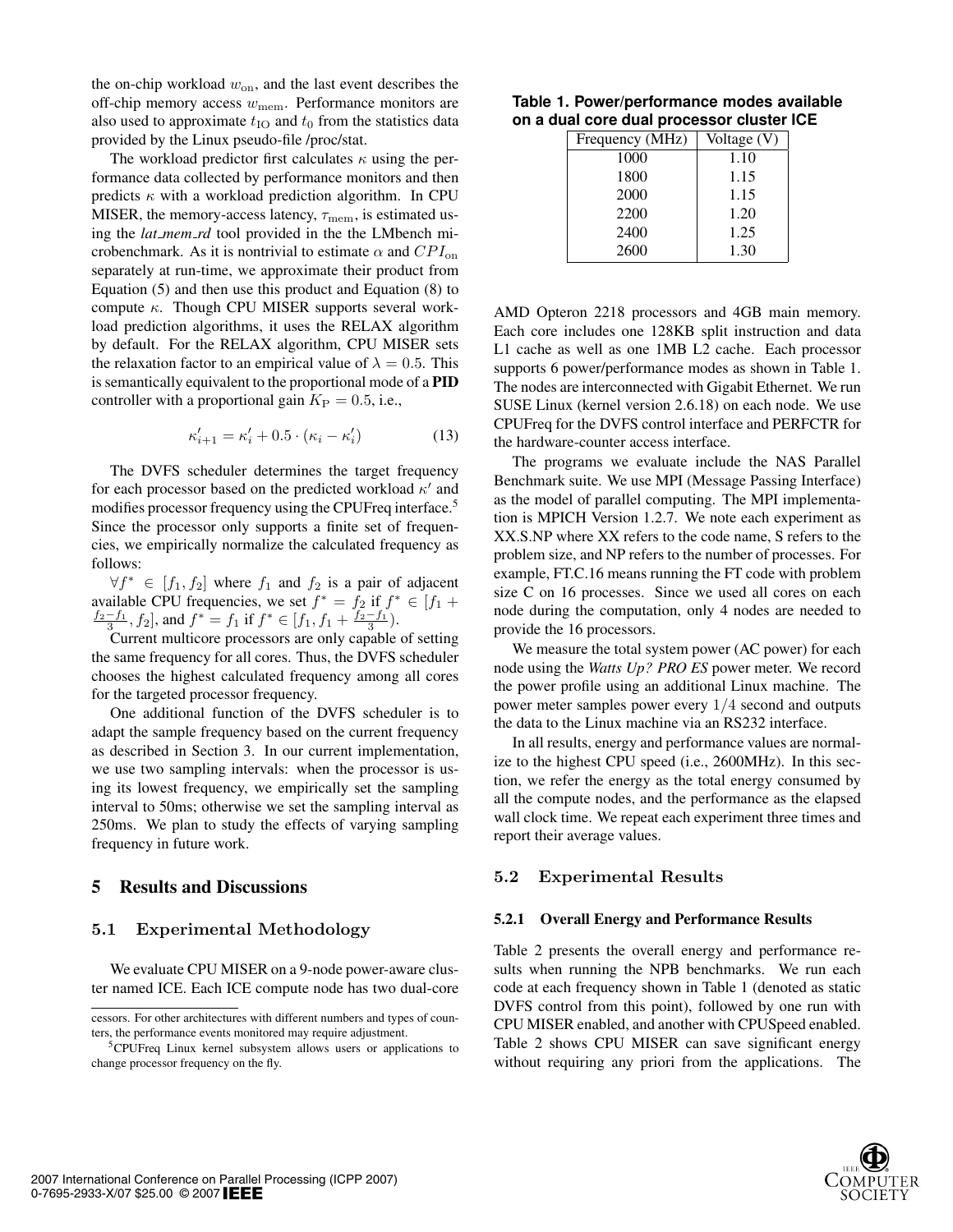**Table 2.** Normalized Performance and Energy for the NAS Benchmark Suite. **In each cell, the number on top is the normalized execution time, and the number on the bottom is the normalized energy. For CPU MISER, the user specified performance loss is**  $\delta^* = 5\%$ **.** 

| Code           | Frequency (MHz) |      |      |      |      | <b>DVFS</b> Scheduler |                  |                 |
|----------------|-----------------|------|------|------|------|-----------------------|------------------|-----------------|
|                | 1000            | 1800 | 2000 | 2200 | 2400 | 2600                  | <b>CPU MISER</b> | <b>CPUSPEED</b> |
| <b>BT.C.16</b> | 1.66            | 1.17 | 1.08 | 1.07 | 1.05 | 1.00                  | 1.06             | 1.48            |
|                | 1.06            | 0.88 | 0.84 | 0.90 | 0.96 | 1.00                  | 0.95             | 1.07            |
| CG.C.16        | 1.47            | 1.15 | 1.11 | 1.07 | 1.03 | 1.00                  | 1.02             | 1.36            |
|                | 0.98            | 0.88 | 0.88 | 0.91 | 0.94 | 1.00                  | 0.93             | 0.95            |
| EP.C.16        | 2.57            | 1.45 | 1.30 | 1.18 | 1.08 | 1.00                  | 1.10             | 1.05            |
|                | 1.57            | 1.07 | 1.00 | 0.98 | 0.98 | 1.00                  | 0.99             | 1.01            |
| FT.C.16        | 1.40            | 1.10 | 1.06 | 1.04 | 1.02 | 1.00                  | 1.03             | 1.07            |
|                | 0.92            | 0.84 | 0.83 | 0.88 | 0.94 | 1.00                  | 0.89             | 0.92            |
| IS.C.16        | 1.52            | 1.07 | 0.99 | 1.01 | 1.01 | 1.00                  | 0.96             | 1.08            |
|                | 1.01            | 0.82 | 0.79 | 0.85 | 0.93 | 1.00                  | 0.80             | 0.78            |
| LU.C.16        | 1.62            | 1.13 | 1.05 | 1.02 | 1.06 | 1.00                  | 1.03             | 1.32            |
|                | 1.03            | 0.86 | 0.83 | 0.86 | 0.96 | 1.00                  | 0.94             | 1.01            |
| MG.C.16        | 1.41            | 1.11 | 1.03 | 1.05 | 0.99 | 1.00                  | 1.04             | 1.32            |
|                | 0.92            | 0.84 | 0.81 | 0.87 | 0.90 | 0.98                  | 0.92             | 0.92            |
| SP.C.16        | 1.53            | 1.08 | 1.03 | 1.02 | 1.05 | 1.00                  | 1.08             | 1.32            |
|                | 1.00            | 0.84 | 0.81 | 0.87 | 0.96 | 1.00                  | 0.98             | 0.97            |

behavior of CPU MISER is captured by the theory discussed in §3. The results also indicate that the benefits of CPU MISER vary significantly for different benchmarks. For codes with large amounts of communication and memory access, CPU MISER can save up to 20% energy with 4% performance loss. For codes that are CPU-bound (e.g., EP), CPU MISER saves little energy since reducing processor frequency would impact performance significantly.

Figure 2 presents the results from Table 2 in graphical form. We observe that CPU MISER and static DVFS control result in similar performance slowdown and energy savings for BT, CG, and FT. For IS, CPU MISER performs better while static control performs better for LU, MG, SP, and EP. However, choosing the best static processor frequency requires either a priori information about the workload or significant training and profiling. Thus, the dynamic and transparent characteristics of CPU MISER are more amenable to use in systems with changing workloads.

In comparing CPU MISER to CPUSPEED, CPU MISER saves more energy than CPUSPEED, and its performance loss is controlled. In contrast, CPUSPEED may lose up to 40% performance with 7% energy increase. Thus, we conclude that CPUSPEED is *not* appropriate for systemwide DVFS scheduling in high-performance computing. To achieve optimal energy-performance efficiency, the rigorous theoretical analysis used in CPU MISER is necessary for scheduler design.

## 5.2.2 Effects of Workload Prediction Algorithms

We have implemented several workload prediction algorithms in CPU MISER. Here we compare two of them: the PAST algorithm and the RELAX algorithm. The results of these two algorithms for NPB benchmarks are shown in Figure 3. We observe that the RELAX algorithm controls performance loss better than the PAST algorithm, while the PAST algorithm may save more energy.

The PAST algorithm responds to the current workload more quickly than the RELAX algorithm, while the RE-LAX has a tendency to delay its decision until having observed similar workload for several intervals. These decisions dampen reactions to dramatic workload changes that last for only very short durations, thereby reducing the chances of workload mispredictions. Furthermore, as described in § 3, mispredictions are costly as they account for unpredictable, and at times, significant performance losses.

#### 5.2.3 The Dynamic Behavior of CPU MISER

To better understand the behavior of CPU MISER, we trace the system power consumption and CPU frequency settings on one of the compute nodes. Figure 4 shows the traces for the FT benchmark.

Figure 4-(a) shows all tested DVFS schedulers can correctly capture workload phases but different DVFS schedulers may result in different system power consumptions. In contrast, CPU MISER not only scales down the proces-

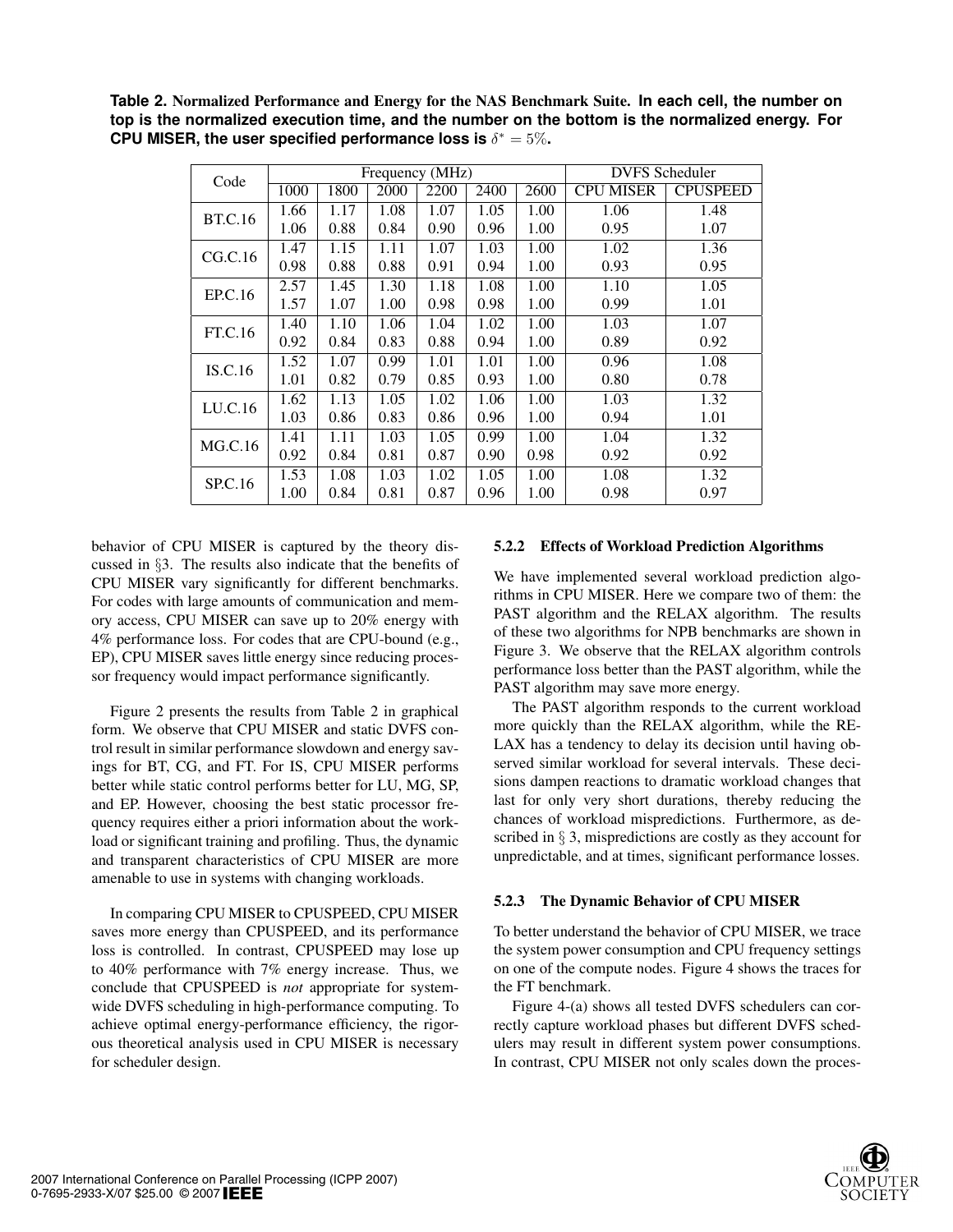

**Figure 2. Performance slowdown and energy saving of CPU MISER, static control, and CPUSPEED. A negative performance slowdown indicates performance improvement and a negative energy saving indicates energy increases.**



**Figure 3. Performance slowdown and energy saving of CPU MISER when using the PAST algorithm** and the RELAX algorithm with  $\lambda = 0.5$ .



**Figure 4. (a) Power traces and (b) frequency traces of CPU MISER and its RELAX algorithm.**

sors during the communication phases, but also runs at a relatively lower frequency during the computation phases.

A detailed examination of CPU MISER in Figure 4-(b) shows that CPU MISER schedules CPU core 2 and core 3 to a lower frequency than core 0 and core 1. We believe that the major reason for this difference comes from the fact that core 0 is taking care of the system activities. Because two cores on the same processor have to be run at the same frequency, core 1 incurs some power inefficiency due to its co-scheduling with core 0, though CPU MISER does correctly predict the best frequencies for core 0 and core 1.

#### 6 Conclusions and Future Work

In summary, this paper presents the methodology, design, and evaluation of performance-directed, system-wide, run-time DVFS schedulers for high performance computing. We have evaluated CPU MISER, a run-time DVFS scheduler designed with the proposed methodology on a real power-aware cluster.

Our experimental results show that NPB benchmarks save up to 20% energy when using CPU MISER as the DVFS scheduler and that performance loss for most applications is within the user-defined limit. This implies that the methodology we presented in this paper is promising